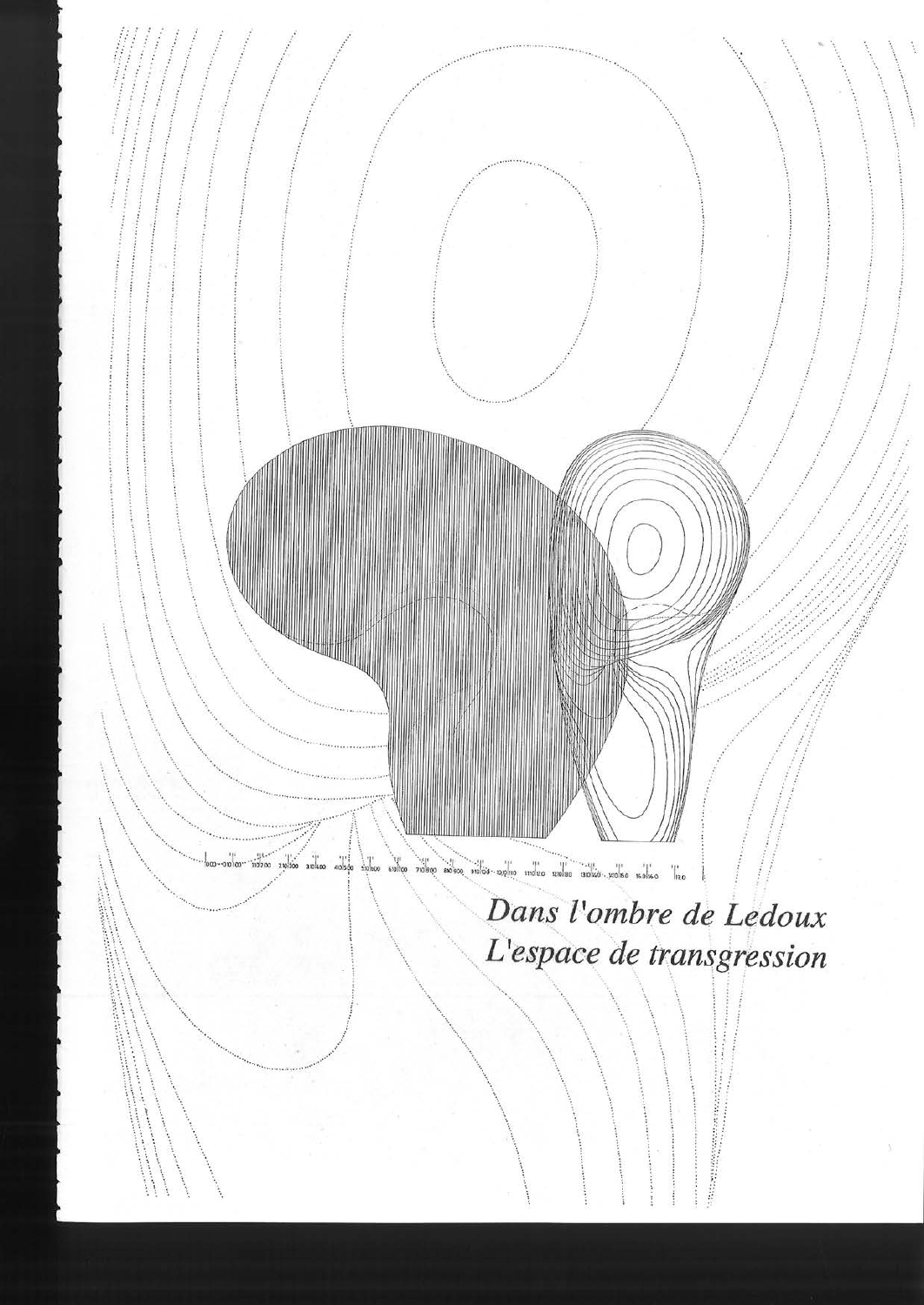

A three-dimensional Moebius<br>strip folding back on itself



An undemarcated surface merging inside/outside, public/private



Sexually ambiguous, it dissolves discriminatory boundaries



Engraved plates of Claude Nicholas Ledoux's Bath House at Chaux and the House for the Agricultural Guards of Maupertuis an overlapping of an ideal of public space with an ideal of private space



The form generated from Ledoux's shadows using a prophylactic



The resultant form: a product of distorted surface tensions



A series of parallel cuts permits reproduction of the form